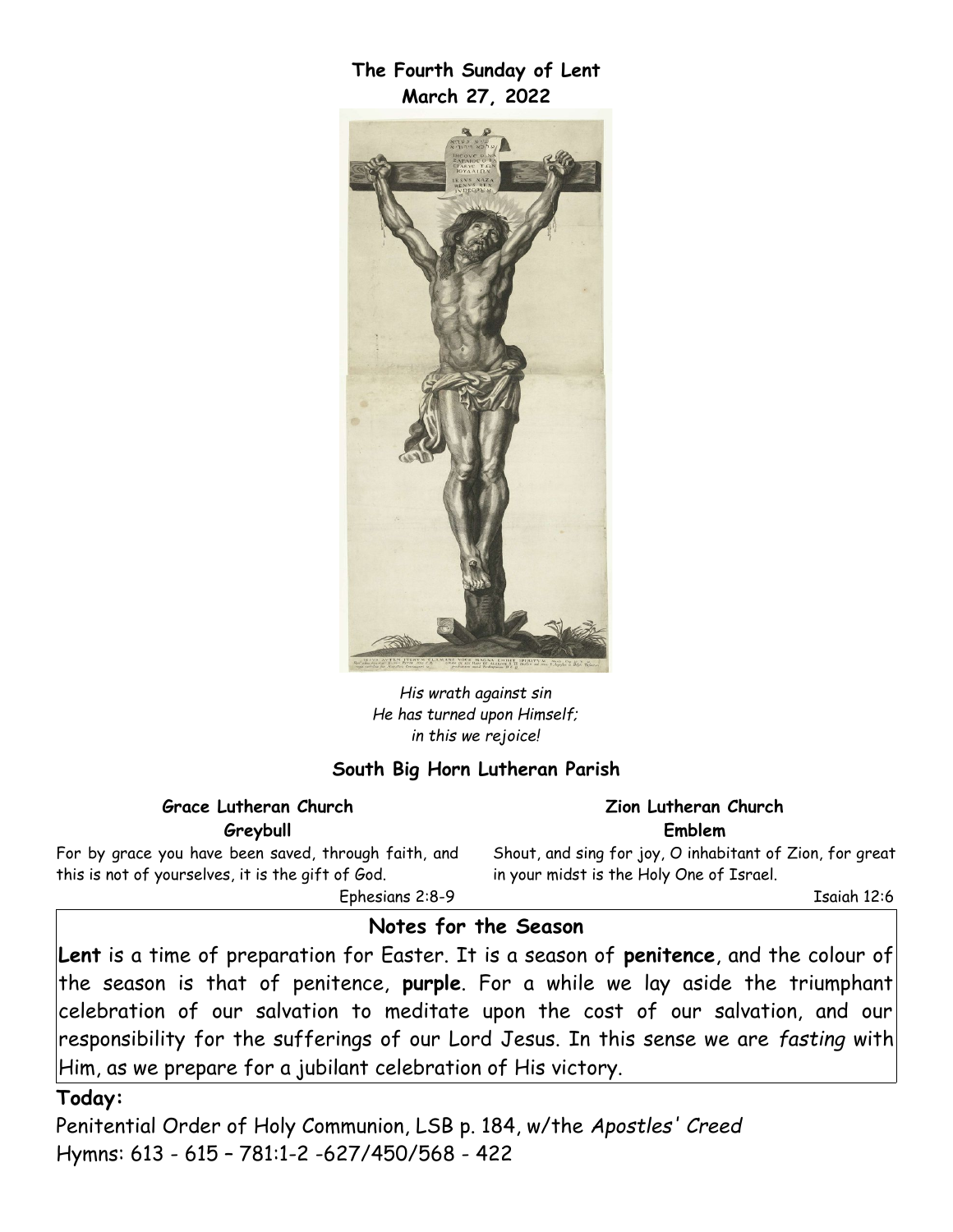## **About Holy Communion**

Holy Scripture teaches that as an expression of unity Christians should share the Sacrament only with those with whom we are united in a common faith. We honour this teaching as our due obedience, and also to guard the uninstructed and those who do not submit to the full counsel of God against spiritual harm (1 Corinthians 11:27–29). As such, only Christians who share our faith and confession and therefore belong to congregations in the fellowship of the Lutheran Church-Missouri Synod will commune in our church. **We sincerely welcome our visitors**; we assure you that we uphold this practice also out of concern for *your* spiritual welfare, and that our Pastor would love to study Scripture with you and help you embrace the full counsel of God, so that we can celebrate the Sacrament in a manner pleasing to God and beneficial for us all.

# **Just so we do not forget:**

# *What is Confession?*

Confession has two parts. First, that we confess our sins, and second, that we receive absolution from the Pastor as from God Himself, not doubting, but firmly believing that by it our sins are forgiven before God in heaven. *Of the Small Catechism*

**This we believe** *– from the Confessions of our Church*

God's two chief works among people are these: to terrify; to justify and make alive those who have been terrified. Into these two works all Scripture has been distributed. The one part is the Law, which shows, reproves, and condemns sins. The other part is the Gospel, that is, the promise of grace bestowed in Christ. This promise is constantly repeated in the whole of Scripture, first having been delivered to Adam, afterward, to the patriarchs. Then, it was still more clearly proclaimed by the prophets. Lastly, it was preached and set forth among the Jewish people by Christ and then spread out over the entire world by the apostles. All the saints were justified through faith in this promise, and not by their own attrition or contrition. *Of the Apology of the Augsburg Confession*

**Lenten Dinners at Grace** at 6 pm., prior to Lenten Worship on Wednesdays, March 30 and April 6.

March 30: Baked potato dinner

April 6: Carry-in

 *- Free will offerings will be taken for our Youth Account.*

**Lenten Worship at Grace** at 7 pm. on Wednesdays, March 30 and April 6. Our theme for this year is *His Law and His Love.* We meditate upon how the sufferings of our Lord Jesus demonstrate His love for us, in light of the love we owe to Him, and which He demands of us in the Ten Commandments.

**Services of penitence and prayer at Grace** on Friday nights at 7 pm. in response to the Wuhan Virus, political chaos and oppression at home and abroad, war, inflation, and other current threats to the peace of the world, the freedom of the Church of Christ, and the general well-being of people here and everywhere.